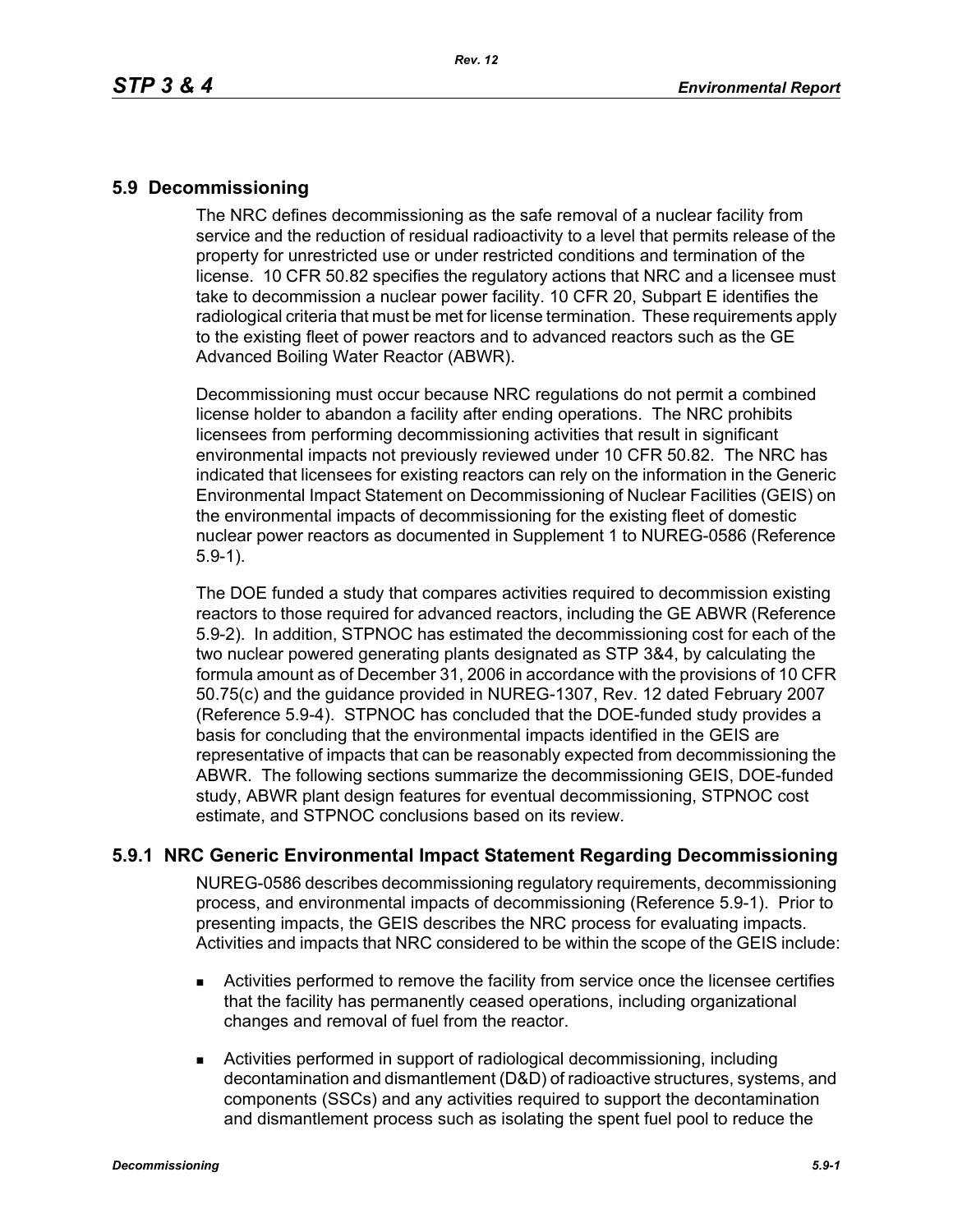scope of required safeguards and security systems so D&D can proceed on the balance of the facility without affecting the spent fuel.

- Activities performed in support of dismantlement of nonradiological SSCs, such as diesel generator buildings and cooling towers.
- Activities performed up to license termination and their resulting impacts as provided by the definition of decommissioning, including shipment and processing of radioactive waste.
- **Nonradiological impacts occurring after license termination from activities** conducted during decommissioning.

*Rev. 12*

- **EXEC** Activities related to release of the facility.
- Human health impacts from radiological and nonradiological decommissioning activities.

According to Section 5.9 of NUREG-1555 (Reference 5.9-3), studies of social and environmental effects of decommissioning large commercial power generating units have not identified any significant impacts beyond those considered in the GEIS on decommissioning. The GEIS evaluates the environmental impact of the following three decommissioning methods:

- **DECON** The equipment, structures, and portions of the facility and site that contain radioactive contaminants are removed or decontaminated to a level that permits termination of the license shortly after cessation of operations.
- SAFSTOR The facility is placed in a safe stable condition and maintained in that state (safe storage) until it is subsequently decontaminated and dismantled to levels that permit license termination. During SAFSTOR, a facility is left intact, but the fuel is removed from the reactor vessel and radioactive liquids are drained from systems and components and then processed. Radioactive decay occurs during the SAFSTOR period, thus reducing the quantity of contaminated and radioactive material that must be disposed of during the decontamination and dismantlement of the facility at the end of the storage period.
- ENTOMB This alternative involves encasing radioactive SSCs in a structurally long-lived substance, such as concrete. The entombed structure is appropriately maintained, and continued surveillance is carried out until the radioactivity decays to a level that permits termination of the license.

Definitive plans for decommissioning are required by the NRC after a decision has been made to cease operations. The general environmental impacts are summarized in this section, because detailed analyses of decommissioning alternatives are not prepared until cessation of operations.

As discussed in NUREG-0586, decommissioning a nuclear facility that has reached the end of its useful life generally has a positive environmental impact. The air quality,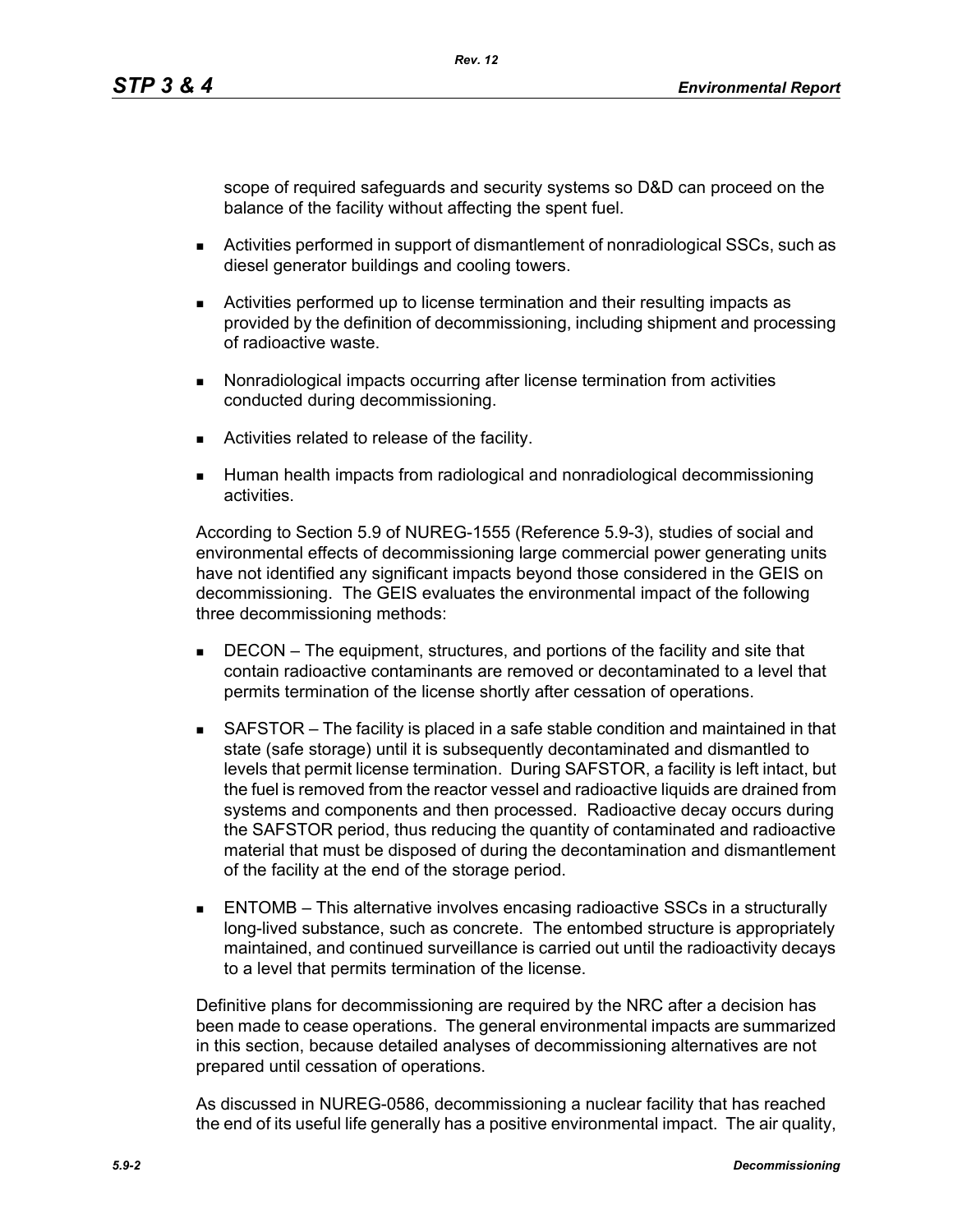*Rev. 12*

water quality, and ecological impacts of decommissioning are expected to be substantially smaller than those of power plant construction or operation because the level of activity and the releases to the environment are expected to be smaller during decommissioning than during construction and operation. The major environmental impact, regardless of the specific decommissioning option selected, is the commitment of small amounts of land for waste burial in exchange for the potential reuse of the land where the facility is located. Socioeconomic impacts of decommissioning will result from the demands on, and contributions to, the community by the workers employed to decommission a power plant (Reference 5.9-3).

Experience with decommissioned power plants has shown that the occupational exposures during the decommissioning period are comparable to those associated with refueling and plant maintenance when a plant is operational. Each potential decommissioning alternative will have radiological impacts from the transport of materials to their disposal sites. The expected impact from this transportation activity will not be significantly different from normal operations (Reference 5.9-3).

### **5.9.2 DOE-Funded Study on Decommissioning Costs**

The total cost of decommissioning depends on many factors, including the sequence and timing of the various stages of the program, location of the facility, current radioactive waste burial costs, and plans for spent fuel storage. To ensure that a lack of funds does not result in delays in or improper conduct of decommissioning that may adversely affect public health and safety, 10 CFR 50.75 requires that operating license applicants and licensees provide reasonable assurance that adequate funds for performing decommissioning will be available at the end of operation. To provide this assurance, the regulation requires that two factors be considered: (1) the amount of funds needed for decommissioning, and (2) the method used to provide financial assurance. At its discretion, an applicant may submit a certification based either on the formulas provided in 10 CFR 50.75 or, when a higher funding level is desired, on a facility-specific cost estimate that is equal to or greater than that calculated using the formula in 10 CFR 50.75, consistent with guidance provided by Regulatory Guide 1.159 (Reference 5.9-5).

To support development of advanced reactors for production of electric power and to establish the requirements for providing reasonable assurance that adequate funds for performing decommissioning will be available at the end of plant operations, a study was commissioned by DOE (Reference 5.9-2). The study presents estimates of the costs to decommission the advanced reactor designs following a scheduled cessation of plant operations. Four reactor types were evaluated in this report: the GE ABWR, the GE Economic Simplified Boiling Water Reactor (ESBWR), the Westinghouse Advanced Passive Pressurized Water Reactor (AP1000), and the Atomic Energy of Canada, Limited (AECL) Advanced CANDU Reactor (ACR-700). The cost analysis described in the study is based on the prompt decommissioning alternative, or DECON, as defined in NUREG-0586. The DECON alternative is also the basis for the NRC funding regulations in 10 CFR 50.75 and use of the DECON alternative for the advanced reactor designs facilitates the comparison with NRC estimates and financial provisions.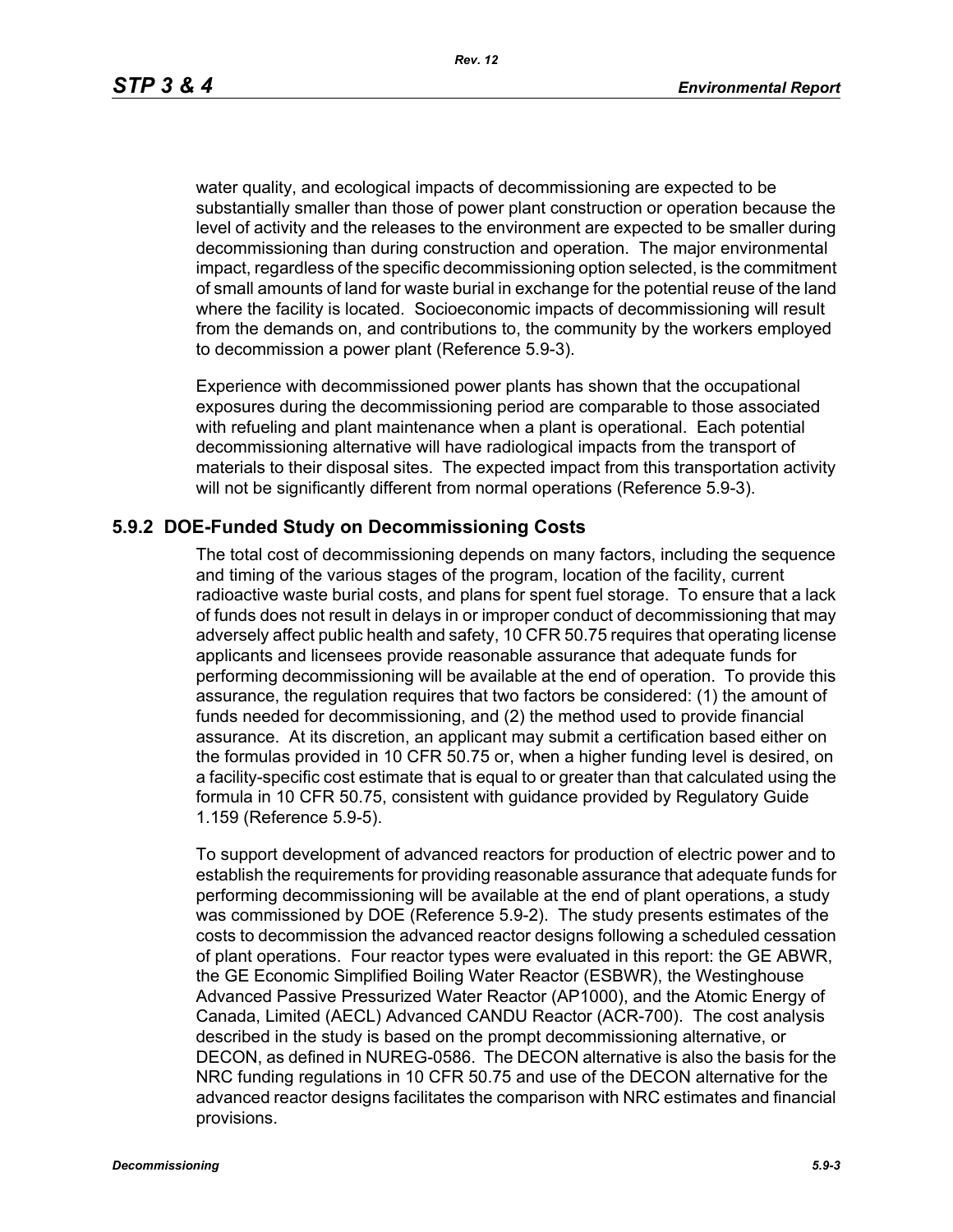DECON comprises four distinct periods of effort:

- *(1)* Pre-shutdown planning/engineering
- *(2)* Plant deactivation and transition (no activities are conducted during this period that will affect the safe operation of the spent fuel pool)
- *(3)* Decontamination and dismantlement with concurrent operations in the spentfuel pool until the pool inventory is zero
- *(4)* License termination

Each of the decommissioning activities evaluated in the GEIS is performed during one or more of the periods identified above. Because of the delays in development of the federal waste management system, it may be necessary to continue operation of a dry fuel storage facility on the reactor site after the reactor systems have been dismantled and the reactor nuclear license terminated.

The cost estimates described in the DOE study were developed using the same cost estimating methodology used by NRC and consider the typical features of a generic site located in the southeast, including the nuclear steam supply systems, power generation systems, support services, site buildings, and ancillary facilities. STPNOC considers this to be a valid approach for STP 3 & 4. The estimates are based on numerous fundamental assumptions, including labor costs, low-level radioactive waste disposal costs and practices, regulatory requirements, and project contingencies. The primary cost contributors identified in the study are either labor-related or associated with the management and disposition of the radioactive waste. Overall, the DOE study concluded that with consistent operating and management assumptions, the total decommissioning costs projected for the advanced reactor designs are comparable to those projected by NRC for operating reactors with appropriate reductions in costs due to reduced physical plant inventories (Reference 5.9-2).

# **5.9.3 ABWR Plant Design Features for Decommissioning**

The reduction of personnel exposure during decommissioning depends to a large extent on the same general principles for occupational exposure as for normal operations. The ABWR design emphasizes the use of materials selected to have low corrosion rates and reduced buildup of radioactivity on equipment, resulting in lower radiation fields after plant operations and lower activity rates to contend with during the decommissioning process. Decontamination connections on equipment used for light decontamination prior to maintenance can be successfully used to perform heavy acid wash decontamination after final operations to remove more embedded contaminants. The overall design of the plant allows for repair and maintenance including change-out of all major equipment with a few limited exceptions. This allows for all the plant equipment to be readily removed from the buildings after shutdown for disassembly, decontamination, and disposal. Special attention has been given in the design to provide access and equipment handling capabilities for the maintenance of major components. These design features, such as overhead monorails, lifting devices, and in-place ladders enhance access and removal of equipment and access to all parts of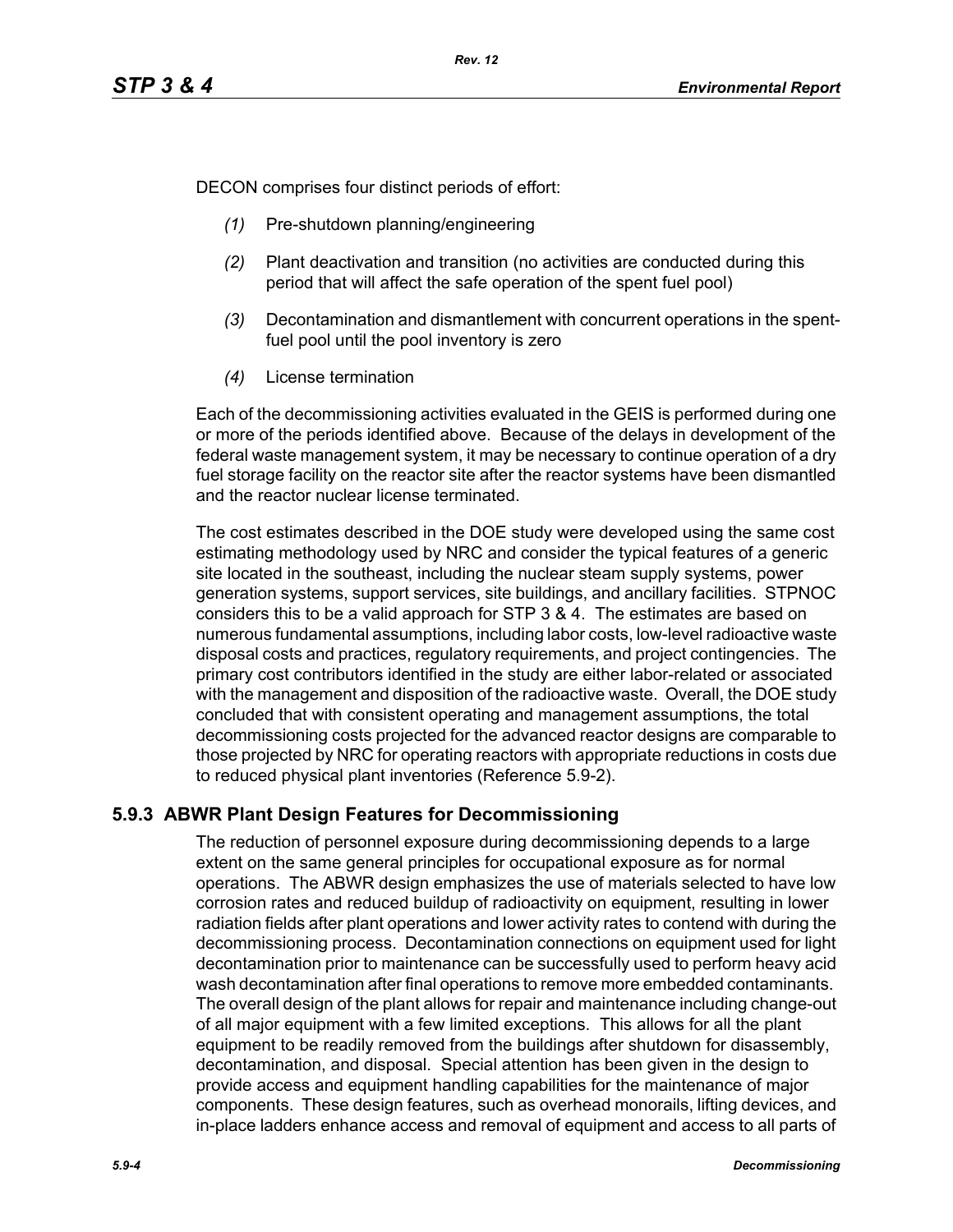the plant except those most heavily contaminated. Additionally, two operational activities have a significant effect on decommissioning: (1) maintenance of plant water chemistry within existing limitations to minimize contamination, and (2) maintaining records of plant modifications to minimize post-operational uncertainty due to changes in equipment, piping, and electrical routing or inventive modifications.

## **5.9.4 STP Units 3 and 4 Decommissioning Cost Estimate**

STPNOC has established a decommissioning cost estimate for each of the GE ABWR units proposed to be constructed on the STP site in order to assess the financial obligations pertaining to the eventual decommissioning of the two units. Part 1.4 of the COLA describes the plans for providing financial assurance for the decommissioning of the two units and includes a certification regarding the cost estimate for each unit, which is provided in Table 1.4 appended to Part 1 of the COLA. The cost estimate or "formula amount" for the minimum certification is calculated in accordance with the provisions of 10 CFR 50.75(c) and the guidance provided in NUREG-1307, Rev. 12 dated February 2007 (Reference 5.9-4), which assumes the DECON decommissioning alternative. The estimate assumes the removal of all contaminated and activated plant components and structural materials such that the owner may then have unrestricted use of the site with no further requirements for an operating license. Similar to the DOE study, the primary cost contributors identified are labor-related or associated with the management and disposition of the radioactive waste.

The STPNOC projected cost to decommission each of the GE ABWRs is estimated to be approximately \$517 million, reported in end of year 2006 dollars. This minimum certification amount for each plant was calculated using the formula delineated in 10 CFR 50.75(c)(1) and appropriate escalation indices, including the waste burial factor provided in NUREG-1307, Rev. 12, for the vendor waste processing option.

### **5.9.5 Conclusions**

STPNOC compared the activities analyzed in the GEIS of the environmental impacts associated with decommissioning the existing fleet of domestic nuclear power reactors with the activities that form the basis for decommissioning cost estimates prepared by DOE for advanced reactor designs and determined that the scope of activities is the same. Projected physical plant inventories associated with advanced reactor designs will generally be less than those for currently operating power reactors due to advances in technology that simplify maintenance and benefit decommissioning. Based on this comparison, STPNOC has concluded that the environmental impacts identified in the GEIS are representative of impacts that can be reasonably expected from decommissioning the GE ABWR.

STPNOC has projected a total decommissioning cost estimate using the NRC's formula amount in accordance with 10 CFR 50.75(c)(1). The cost projected to decommission two GE ABWRs using the DECON alternative is estimated to be \$1.034 billion, reported in end of year 2006 dollars. As permitted by NRC's rules, the decommissioning funding report may be based upon a higher site specific cost estimate than the formula amount.